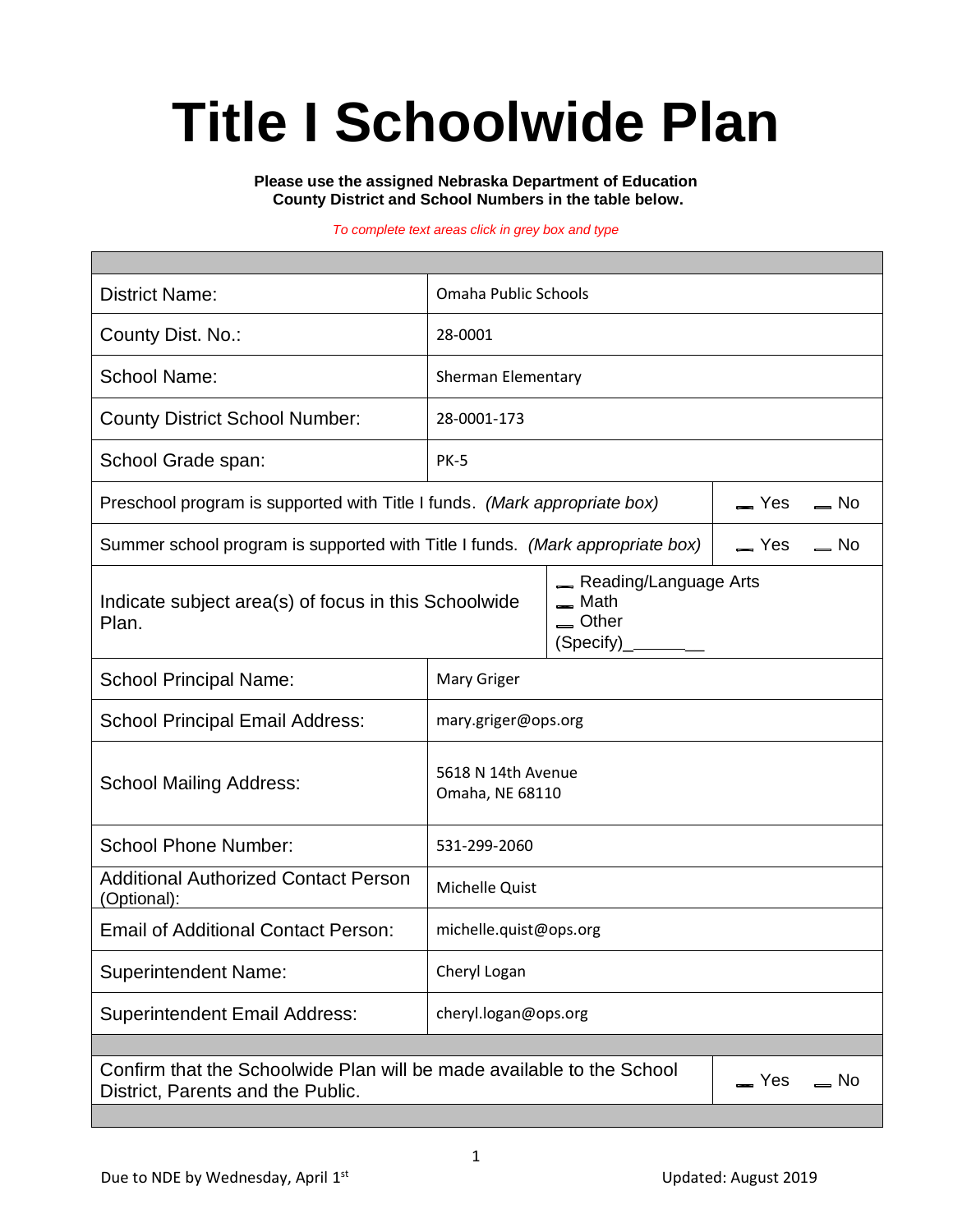| Names of Planning Team<br>(include staff, parents & at least one student if Secondary School) |  |                        | Titles of those on Planning Team                                                                       |                                       |                                           |  |  |
|-----------------------------------------------------------------------------------------------|--|------------------------|--------------------------------------------------------------------------------------------------------|---------------------------------------|-------------------------------------------|--|--|
| Mexi Zahm<br>Mary Griger<br>Michelle Quist<br>Angela Keim<br>Emma Bonacci                     |  |                        | Parent<br>Administrator<br><b>Instructional Facilitator</b><br>Library Teacher<br>Kindergarten Teacher |                                       |                                           |  |  |
| <b>School Information</b><br>(As of the last Friday in September)                             |  |                        |                                                                                                        |                                       |                                           |  |  |
| Enrollment: 234                                                                               |  | Average Class Size: 20 |                                                                                                        |                                       | Number of Certified Instruction Staff: 20 |  |  |
| Race and Ethnicity Percentages                                                                |  |                        |                                                                                                        |                                       |                                           |  |  |
| White: 28.6 %<br>Hispanic: 58.1 %                                                             |  |                        | Asian: 0.4 %                                                                                           |                                       |                                           |  |  |
| Black/African American: 6.8 %                                                                 |  |                        |                                                                                                        | American Indian/Alaskan Native: 0.9 % |                                           |  |  |
| Native Hawaiian or Other Pacific Islander: 0.4 %                                              |  |                        |                                                                                                        | Two or More Races: 4.7 %              |                                           |  |  |
| Other Demographics Percentages (may be found on NEP<br>https://nep.education.ne.gov/)         |  |                        |                                                                                                        |                                       |                                           |  |  |
| English Learner: 32.3 %<br>Poverty: 96.2 %                                                    |  |                        |                                                                                                        | Mobility: 19.1 %                      |                                           |  |  |

| Assessments used in the Comprehensive Needs Assessment<br>(ie. NSCAS, MAP, ITBS, AIMS web, DIBELS, CAT etc.) |  |  |  |  |
|--------------------------------------------------------------------------------------------------------------|--|--|--|--|
| <b>NSCAS</b>                                                                                                 |  |  |  |  |
| MAP                                                                                                          |  |  |  |  |
| <b>Climate Survey</b>                                                                                        |  |  |  |  |
| <b>MTSS-B Self Assessment Survey</b>                                                                         |  |  |  |  |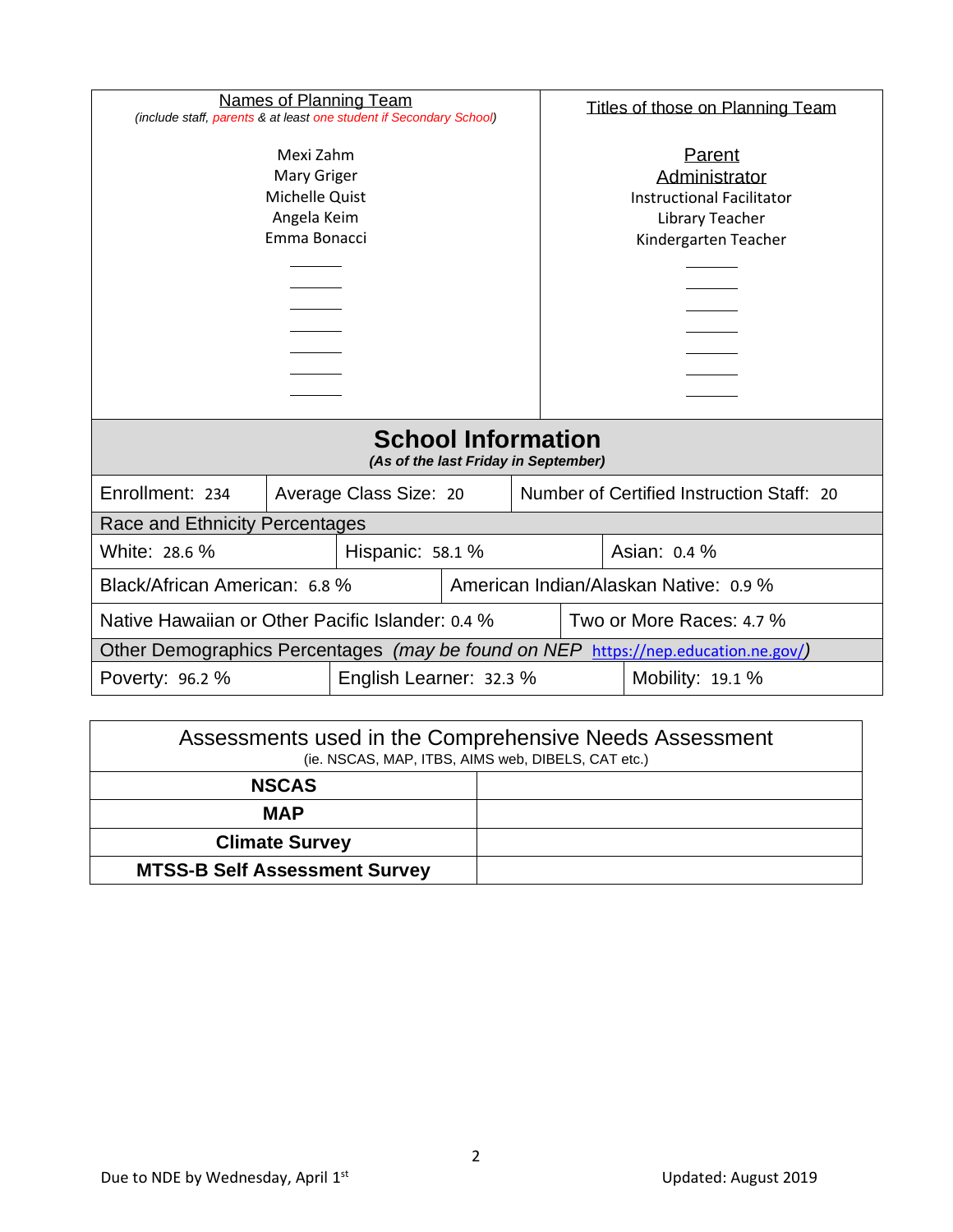## *Please write a narrative in each box below to correspond to the Rating Rubric.*

*Place documentation in corresponding folder on flash drive to support the narrative.*

### **1. Comprehensive Needs Assessment**

**1.1** *Please provide a narrative below describing how data was used from a comprehensive needs assessment of the entire school to identify the needs of all children, particularly those who are failing, or are at-risk of failing to meet State academic standards, and how this analysis was used to plan instruction. Provide supporting documentation in the corresponding folder.*

At the beginning of the year, staff collaborated to critically view and analyze longitudinal MAP data by subgroups. Student data was disaggregrated by subgroups and used to make informed, instructional decisions, with an emphasis on meeting the educational needs of historically underserved populations. Staff utilized p. 15-17 and p. 33-39 in the Sherman Data Book. Graphs were created to display this data. We found that EL subgroups were showing less growth as compared to the other subgroups. This was chosen as a focus for the school year. In addition, staff were shown the district percentages for school characteristics found on the NDE website. Staff then predicted the school percentages for Sherman. Staff were surprised at the mobility rate, and the EL and Special Education percentages. This helped staff to better understand our clientele. Staff identified areas of strength at each grade level, and teachers in that grade level reflected on what practices made that area so effective. Staff also identified areas of need of each grade level, and teachers collaborated to brainstorm ideas to address the needs. Teachers celebrated their growth from the previous year, and identified areas of largest and smallest growth for future planning. A draft of Sherman's SIP plan was developed over the summer by the building's Instructional Leadership Team. The SIP plan was revised using this data and reflection, and was reviewed and approved by staff at a building staff meeting in the Fall. The Instructional Facilitator attends district Academic Data Representative meetings, where she gains ideas on using data.

Evidence includes: Sherman Data Book (p. 15-17 and p 33-39), Opening Meeting Ppt (slides 23), Staff Meeting Agendas and Sign-In sheets (Aug9, Aug26, and Sept23), EL Data Dig, EL Proficiency, Sherman SIP

Student Achievement data was examined from multiple sources:

- 1. Beginning/Mid-Year and Spring MAP Data Grades K-5
- 2. NSCAS Grades 3-5 (Reading, Math, Science-5th grade only)
- 3. InView aptitude test Grade 2
- 4. District Wide Common Math, Science, and English Language Arts Assessments

Other data was also examined from the following sources:

- 1. Sherman Climate Survey (Student, Parent, and Staff results) Sherman Data Book p. 9-10
- 2. Discipline Data (Grades K-5) Sherman Data Book p.6
- 3. Demographic Data (Grades K-5) Sherman Data Book p.1-5

**1.2** *Please provide a narrative below describing how information from parents and community was gathered to identify the needs of the school. Provide supporting documentation in the corresponding folder.*

Each month a newsletter is sent via email to all families. In this newsletter, a Survey Monkey link is provided so that the staff at Sherman continually receive feedback from our community. The survey asks for feedback in the areas of things going well, improvements that could be made, and a staff member that the parent/guardian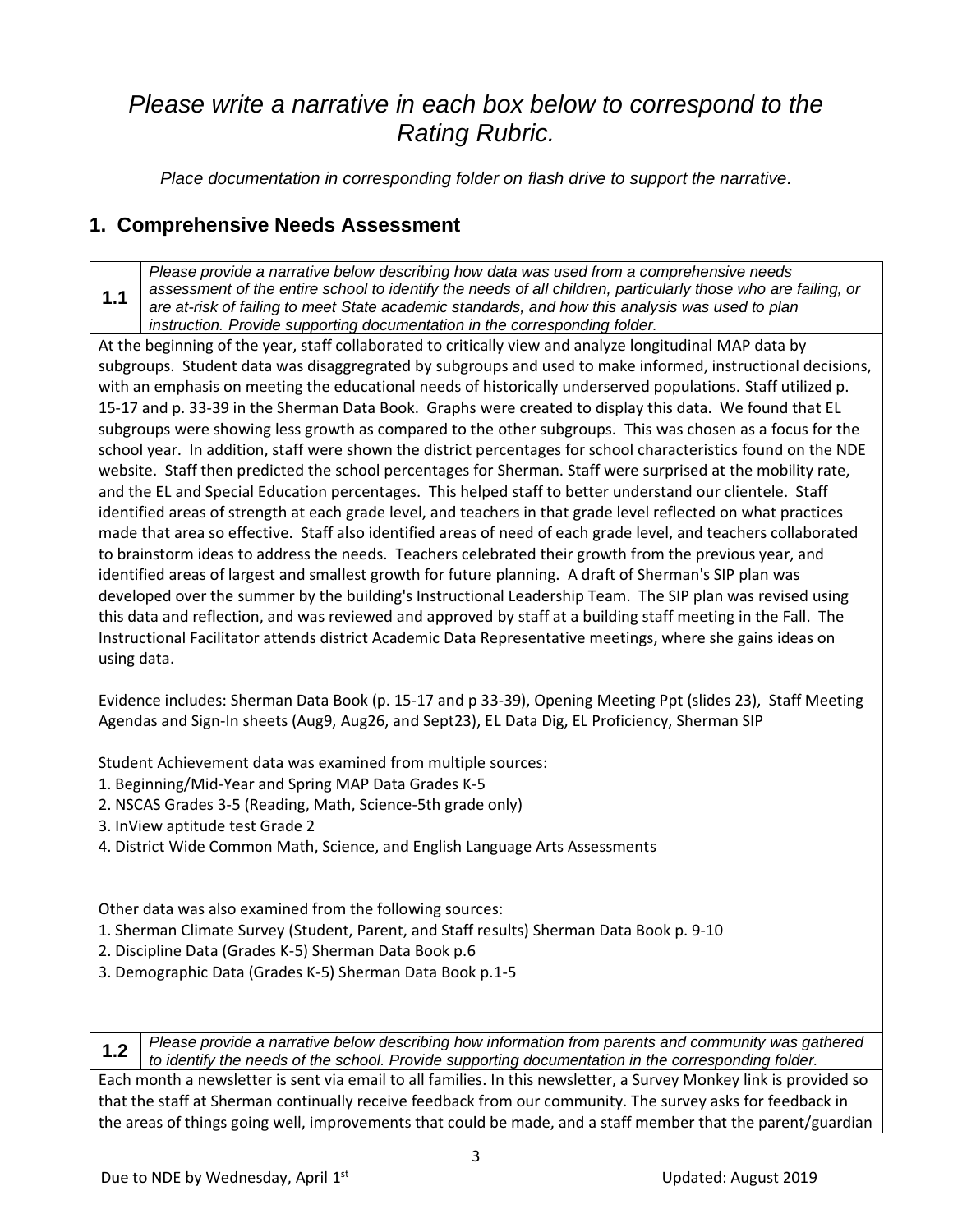would like to highlight. In addition, a yearly building climate survey is administered to parents. This climate survey provides parents an opportunity to rate their agreement with several statements regarding school climate, communication, instruction, support staff/services, safety/discipline, and principal/adminstration. The climate survey is administered electronically via email link. The web link and QR code was sent home with families during fall and spring parent/teacher conferences. In addition, computers were readily available to access and complete the survey in the buidling during conference time. Within the school's monthly newsletter, the link is also provided. The completed surveys are submitted to Research where the data is compiled and returned to the school. The results of the feedback and climate surveys were used to educate staff on family and community perceptions of Sherman Elementary. The parent responses on the building climate survey were more positive overall, than the staff and student responses; this prompted a focus on building a positive climate and building trust among the staff. The feedback was also used to increase the number of family events held at Sherman this year, as that emerged as a positive aspect from the feedback survey. Family events held or are scheduled to be held include: Back to School Night, Open House, Trunk or Treat, Quarterly P4K Celebrations, Winter Program, Family Literacy Night, Lunch with a Loved One, STEM Family Night, Cinco de Mayo Celebration, Honors Assembly, Fine Arts Night, Disney Musical Show, 5th Grade Breakfast, and Family BBQ.

Evidence includes: Sherman Family Survey, Sherman Parent voice, Sherman Data Book p.9-10

**1.3** *Please provide a narrative below describing the on-going improvement efforts, which should support the Continuous School Improvement Plan. Provide supporting documentation in the corresponding folder.* The School Improvement Plan identifies professional development and support provided focusing on our SIP goals of higher level questioning and descriptive feedback in all content areas. This professional development and support is ongoing. Professional development sessions for both higher level questioning and descriptive feedback were provided at staff meetings by teachers, building leadership, and an Engligh Language coach. Guidelines for how this would look in practice were developed through professional development and collaboration during staff meetings and Grade Level Meetings. Further support was given via coaching visits. The professional development schedule shows an actual account of professional development provided aligning with the School Improvement Plan (SIP). The strategies and resources provided for higher level questioning and descriptive feedback were in alignment with the Best Instructional Practices Handbook and the Omaha Public Schools Academic Action Plan. These two areas were chosen by staff as areas of high student need through School Improvement Plan. In addition to in person professional development, all staff receive virtual PD weeky via a Sway email. This PD is research based and aligned to our SIP.

Evidence includes: Sherman SIP, Sherman Coaching Schedule, SIP Coaching Form, Sherman Professional Development Plan, and Virtual PD example

## **2. Schoolwide reform strategies**

**2.1** *Please provide a narrative below describing the additional assistance provided for students at risk of not meeting the challenging state academic standards. Provide supporting documentation in the corresponding folder.*

Ongoing professional development is provided to staff focusing on the School Improvement Plan goals. The district Best Instructional Practices Handbook is reviewed, discussed, and strategies are implemented that target all students, as well as specific subgroups such as special education and English Language Learners. Our instructional coaching centers around the strategies in this book.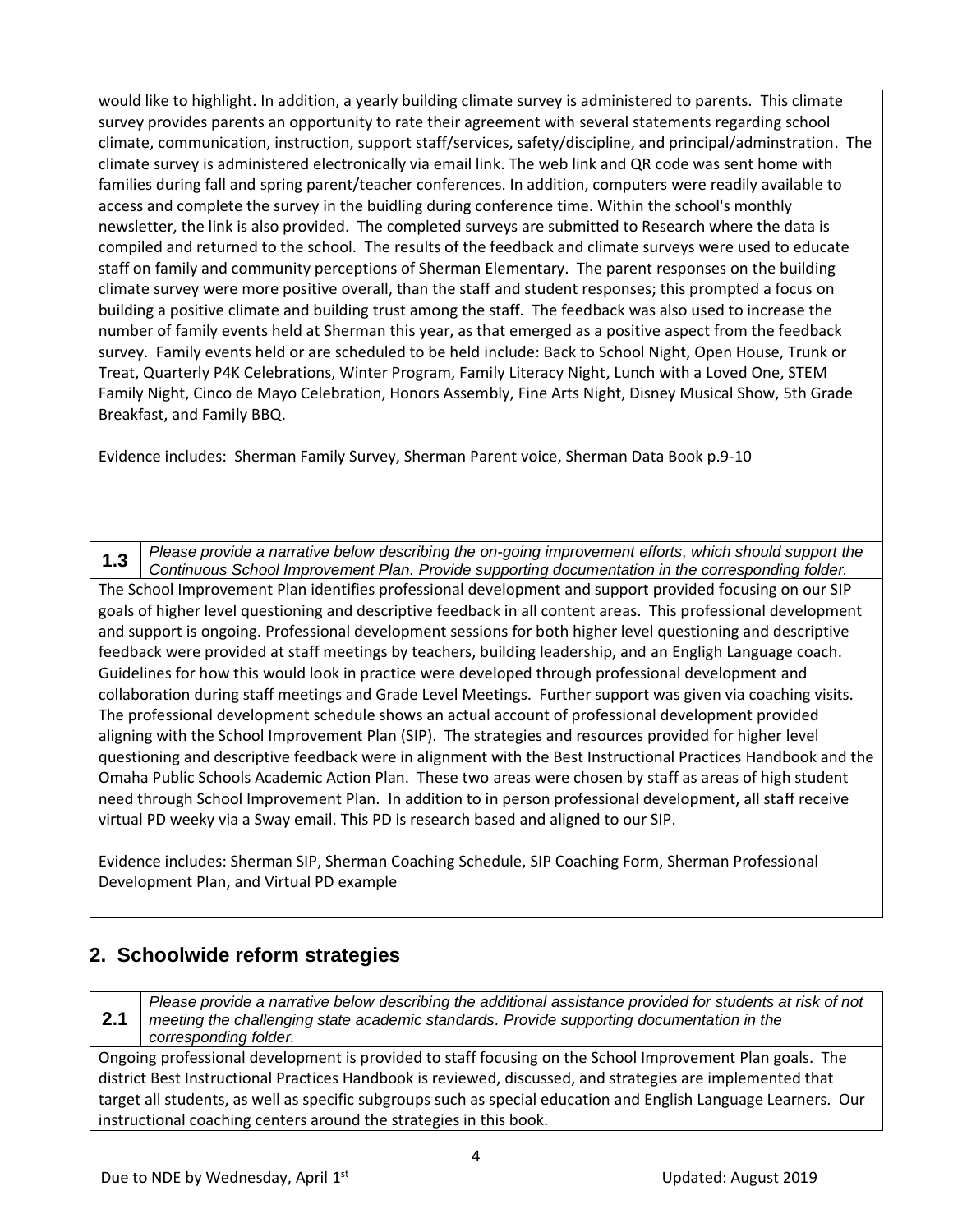The Strategic Tutoring Program provides tutoring for students in grades third through fifth after school in the areas of reading and math. These students are identified by teachers as high need students in these academic areas. Sherman also has a gifted and talented teacher who works with this group of students weekly to further their academic progression.

The Student Assitance Team process is initiated for students with academic concerns. This process assembles a team of staff to meet with the parents to discuss student strengths, concerns, and to determine interventions for increased achievement. It also entails progress monitoring through the use of data collection directly related to the academic and/or behavior goals set for individual students. Staff also review data in the fall, winter, and spring after MAP testing. This information is used to develop whole group instructional goals and small group formats.

Our Community Learning Center after school program also provides time and assistance to complete homework. In addition, the staff works on vocabulary sight words and basic math facts with students. They also provide multiple field trips and guest experiences in the areas of math, science technology, and engineering.

Partnership 4 Kids, a mentoring program, provides Goal Buddies who meet with our fourth and fifth grade students multiple times throughout the year to discuss progress on meeting goals. The Partnership 4 Kids goal buddies that are assigned to our kindergarten through third grade classrooms also meet with students through a whole group read aloud format. In addition, many classified staff members mentor individual students throug the Mentor Nebraska program. This program focuses mainly on increasing school attendance, but the mentors also work as advocates for the educational progress of the mentee.

We have a Social Worker and Guidance Counselor onsite who both meet with small groups and individual students based on need.

Evidence includes: Sherman SIP, OPS Best Instructional Practices Handbook, SAT referral form, P4K calendar, Mentor Nebraska training PD, learning goal dive, map data dive, coaching schedule and data dig sheets

#### **3. Qualifications of instructional paraprofessionals**

*Please provide a narrative below describing the procedure(s) used to make sure that all instructional paraprofessionals in the school meet the ESEA requirements. Provide supporting documentation in the* 

**3.1** *corresponding folder.*

Paraprofessionals meet the ESEA requirements and are included in professional development provided to other staff members. They are provided on-going training specifically designed for paraprofessionals. In the fall, all paraprofessionals are provided with his/her schedule, duties, and responsibilities within a folder. The schoolwide plan is presented to them at this time and their input is seeked. They discuss how they could best support the goals of the plan. The Sherman Elementary professional development program, in collaboration with the District Action Plan, focuses on current best educational practices that strengthen the teaching skills of staff and are aligned with our school improvement plan, resulting in higher achievement for our students. Within the school environment, in-services are held in a variety of venues: staff meetings, grade level meetings, inservice days, and during the summer. District professional development is offered quarterly and during the summer for both grade level and schoolwide needs. Some of the professional development over the last few years for paraprofessionals has included: Technology support on 365 sites, Building wide MTSSB procedures and routines implementation and sustainability, Student Improvement Plan Goals, Descriptive Feedback, K12 Standard Response Protocol implementation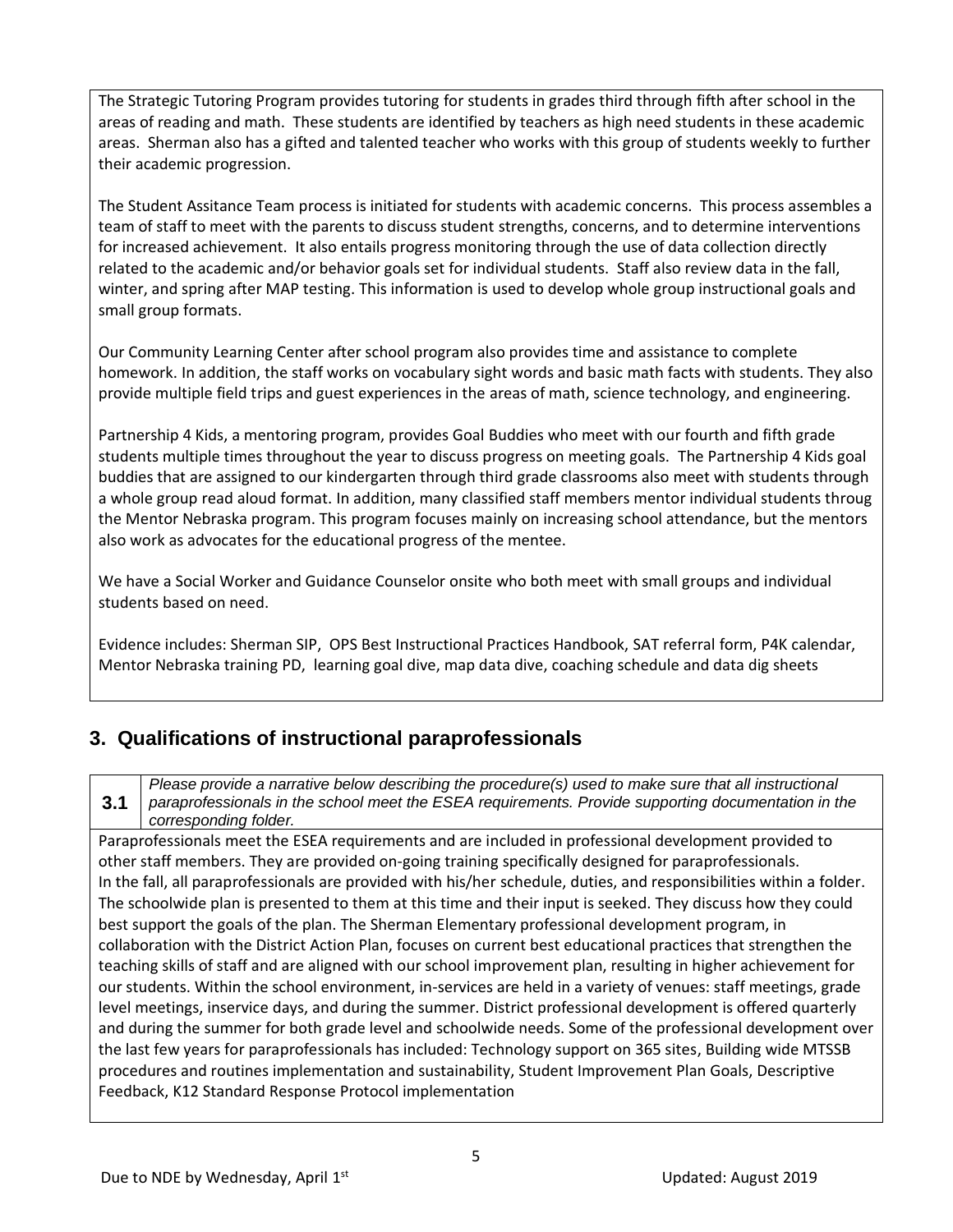Sherman paraprofessionals support the classroom teachers with instructional duties. At least 90% of their time is spent working with students. They work individually with students, as well as small groups. They organize and maintain the schoolwide take home book program called DIBS in their assigned classrooms. The appropriate use of paraprofessionals provides wonderful opportunities for differentiation of instruction and the individual attention that benefits all children. The remaining 10% of the time may be spent preparing and organizing materials for upcoming lessons. The use of a daily list of duties is encouraged so that the paraprofessionals are aware of changes in the routine and each teacher's expectations.

Evidence includes: Title 1 HR letter from Tina Forte and Charles Wakfield, Sherman staff DIBS, sign-in sheets

### **4. High quality and ongoing professional development**

**4.1** *Please provide a narrative below describing the professional development and other activities provided to improve teacher effectiveness and use of academic data to guide instruction. Provide supporting documentation in the corresponding folder.*

The Omaha Public Schools District implemented a District Action Plan to raise student achievement. Through this plan, every OPS school is receiving the same professional development to ensure that all educators are receiving the streamlined information and implementing research based best practices. At Sherman professional development is provided to staff twice a month via after-school staff meetings. In addition, grade level meetings are held two times a month for all certified instructional staff members. On non-student plan days professional development opportunities are also provided to certified and classified staff. At these meetings, staff reviews student data from NSCAS, MAP, and classroom formative and summative assessments. Professional development provided aligns with the School Improvement Plan and is ongoing. All professional development is aligned to enhance student performance on grade level content standards which are directly aligned with our state goals. Our leadership team meets regularly to reflect and review best practices for coaching and lesson planning to support classroom teachers. Professional development offered during the 2019-2020 school year has been focused on our School Improvement Plan goals of higher level thinking and descriptive feedback. District professional development centered around discourse and quality tier 1 instruction has also been provided. Instructional coaching is provided by the Principal, Instructional Facilitator, Math Coach, and Literacy Coach. These visits occur 10 times per week first semester for each coach, and 5 times per week second semester for each coach. Feedback is provided both in written and verbal formats. Teachers in the appraisal process have a minimum of two formal classroom observations per year, in addition to walk-through observations. The formal observations are followed by a post-observation conference in which feedback and suggestions are given to teachers. The district provides two curriculum days annually to deliver professional development on district initiatives. In addition, Spalding provides professional development training sessions to new teachers centered around the Spalding reading instructional method. New staff attend two rounds of Spalding's MultiSensory Instruction of Language Arts training. Each round is 10 half days of training. NSCAS and MAP Data is used to determine needs of specific student subgroups. In the fall teachers performed a data dive with their fall MAP data to gain a solid understanding on how students in their class were performing. Based off of the data, individual student goals and class goals were created for spring MAP testing.

Evidence includes: Sherman SIP, Long Range PD Plan, Staff Meeting Agendas and Sign Ins, Sherman Coaching Schedule, SIP Coaching Form, Sherman Data Book (p.13-51), Winter MAP activity, Winter MAP data dive, Learning Goal Data Dive, goal setting PPT, discourse PPT, Tier 1 instruction PPT

#### **5. Strategies to increase parental and family engagement**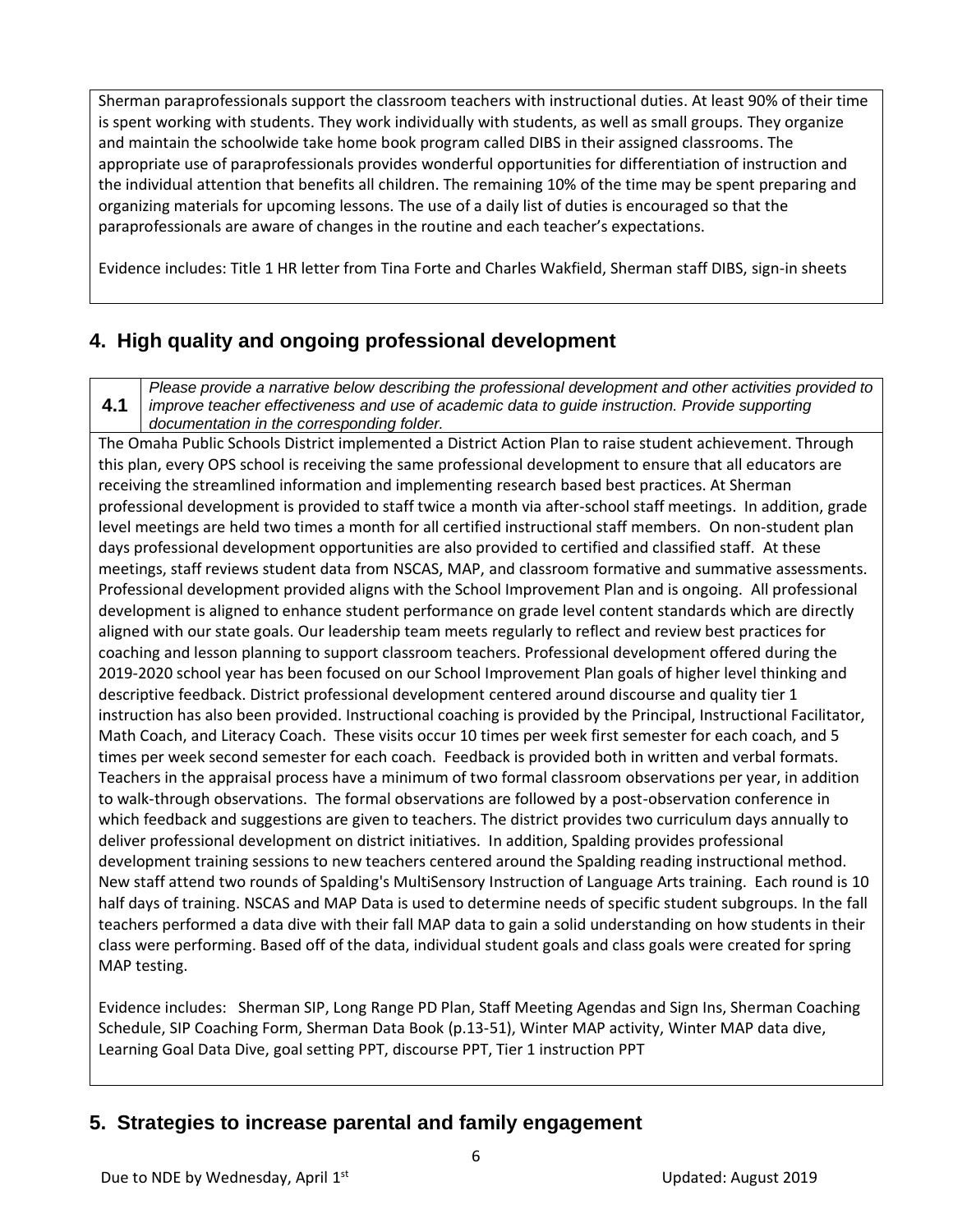**5.1** *Please provide a narrative below describing how the School-Parent Compact was jointly developed and how it is distributed. Provide supporting documentation in the corresponding folder.*

The Sherman Title 1 Family Compact is located on p. 9 of the Sherman Student and Family Handbook. This handbook is given to every student's family at the start of the school year. At conferences, a copy of the compact is provided to parents in both English and Spanish. In addition, parents are provided the opportunity to provide feedback, concerns, and/or suggestions for revisions to the compact. Each parent who viewed the compact signed in and feedback forms were collected. The compact addresses the on-going partnership for high student achievement. Each person's responsibilities are carefully monitored by the staff.

Evidence includes: Sherman Title 1 School Compact in English/Spanish, Parent Sign In, Feedback Form, parent meeting agenda, sign-in form

**5.2** *Please provide a narrative below describing how parents were involved in developing the Title I Parent and Family Engagement Policy or Procedure. Provide supporting documentation in the corresponding folder.*

The Sherman Title 1 Parent Engagement Policy is located on p. 8 of the Sherman Student and Family Handbook. This handbook is given to every student's family at the start of the school year. At conferences, a copy of the policy is provided to parents in both English and Spanish. In addition, parents are provided the opportunity to provide feedback, concerns, and/or suggestions for revisions to the compact. Each parent who viewed the policy signed in and feedback forms were collected. Communication to families and the community is done in many different forms (monthly newsletters, social media posts, marquee reminders, paper reminders, and the school website)

Evidence includes: Sherman Title 1 Parent Engagement Policy in English/Spanish, Feedback Form, parent meeting agenda, sign-in form

**5.3** *Please provide a narrative below describing how and when the annual Title I parent meeting is/was held informing parents of the school's participation in Title I. Provide supporting documentation in the corresponding folder.*

Title 1 Family Literacy Night was held on Thursday, January 16, 2020, from 5:00-6:30 pm. At this event, families enjoyed a walking taco dinner and cupcakes. They also rotated through stations that included a variety of literacy themed activities. Parents and students attended these stations together. All students received a free book to build their home libraries and a Nebraska pencil to use with their writing journals. Sherman's certified staff were present and facilitated the stations. Sherman partnered with the Community Learning Center afterschool program to host this family event. The theme centered around super heroes and Sherman students being Super Readers. As students and their families rotated through the literacy activities, they stopped by the Title 1 station. I informed parents that Sherman is a Title 1 school, shared the requirements of Title 1, and the right of parents to be involved. Translation was provided by Sherman's Bilingual Liaison. In addition, Spring conferences were used to allow parents to review and provide feedback on the Sherman Parent Involvement Policy and the Sherman School-Parent Compact.

We utilize a variety of methods to engage parents in their child(ren)'s education and partner with us as we do so. Everything is completed in a bilingual format. Besides monthly newsletters, we employ the use of School messagener, a tool allowing for phone calls to be push out to all families in English and Spanish. We have a school marquee that is always current and up to date. Parents hace the opportunity to attend various family nights throughout the year. Family involvement opportunities include: Literacy Night, STEM Night, Health and Wellness Night, Fine Art Night, Lunch with a Loved One, Cookies-Coffee-and-Conversation, and the Disney Musical Performance.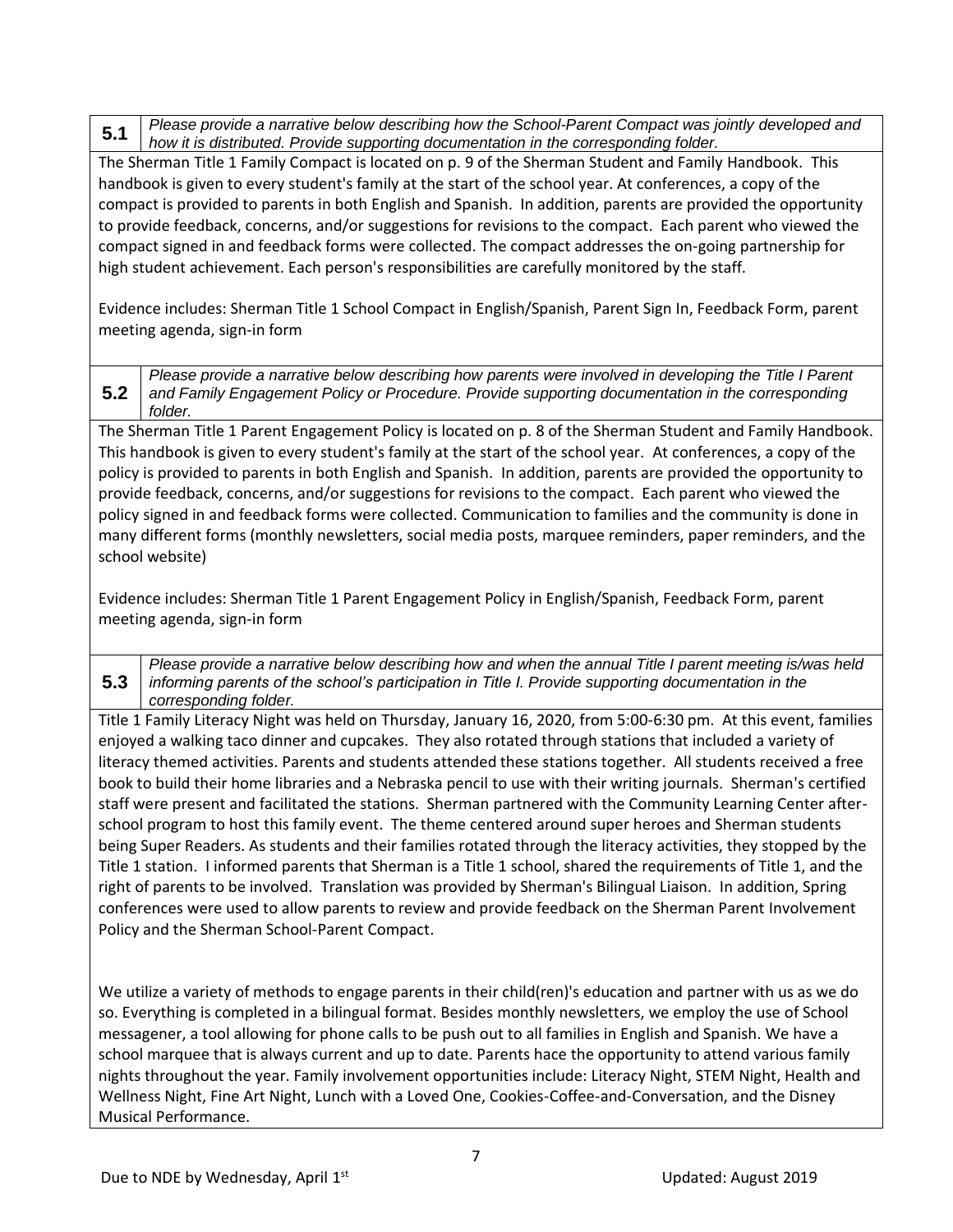Teachers are encouraged throughout the year to make phone calls, send notes home and email parents with student's progress. Teachers also utiize parent/teacher conferences as a time to report student strengths, areas of need, and student artifacts.

Evidence includes: Family Literacy Night Flyer, Sign In, Agenda

#### **6. Transition Plan**

**6.2**

**6.1** *Please provide a narrative below describing the school's transition plan for incoming students to support, coordinate and integrate services from their previous program or school (i.e. Headstart and/or other Early Childhood Program to Elementary, Elementary to Intermediate, Intermediate to Middle School, Middle School to High School). Provide supporting documentation in the corresponding folder.*

Sherman Elementary hosts a Kindergarten Round Up annually to support families in the transition of their children into kindergarten. Parents are informed of this event via the monthly school newsletter, flyers, social media posts, and the event was posted on the school marquee. At Kindergarten Round Up, a powerpoint is presented that includes staff introductions, daily schedule information, transportation information, health information, ways to help prepare students at home, as well as an introduction to kindergarten expectations and tasks. This presentation is given by the principal, school nurse, kindergarten teachers, counselor, social worker and is translated by the Bilingual Liaison. During a portion of the meeting, incoming kindergarteners visit the kindergarten classrooms and complete and activity with the class. Parents visit the classrooms after the meeting is over.

Throughout the school year, pre-kindergarten students regularly join kindergarten students for movement activities in their classrooms. During the last two weeks of school, pre-kindergarten students eat lunch in the cafeteria to help them prepare for this routine the following year. At Back to School Night in the fall, parents are given further expectations for kindergarten.

Evidence includes: Kindergarten Round Up Information, Kindergarten Round Up Ppt.

*Please provide a narrative below describing the school's transition plan for outgoing students as they move onto their next school / program / career. (i.e. Elementary to Intermediate, Intermediate to Middle School, Middle School to High School, High School to Post Secondary Schooling or Career). Provide supporting documentation in the corresponding folder.*

The school guidance counselor plans intentional lessons to help students transition from elementary to middle school. These plans include college and carerr awareness, as well as integration of vocational and technical education programs. Fourth and fifth graders develop a Personal Learning Plan during guidance which focuses on personal goal setting. The guidance counselor also plans lessons that focus on helping the students understtnad their personality and learning styles, and how this can help them be successful in middle school. the student also participate in "how to" lessons covering the following topics: how to open a combination lock, how to transition from class to class, how to get and stay organized, how to make new friends, and how to use an agenda to stay on top of homework and expectations.

Middle school counselors visit the current fifth grade students to share information and answer questions about scheduling, activities/clubs, sports, academic expectations, etc. that the students have about middle school. The students also meet with middle school counselors to register for classes for the upcoming school year.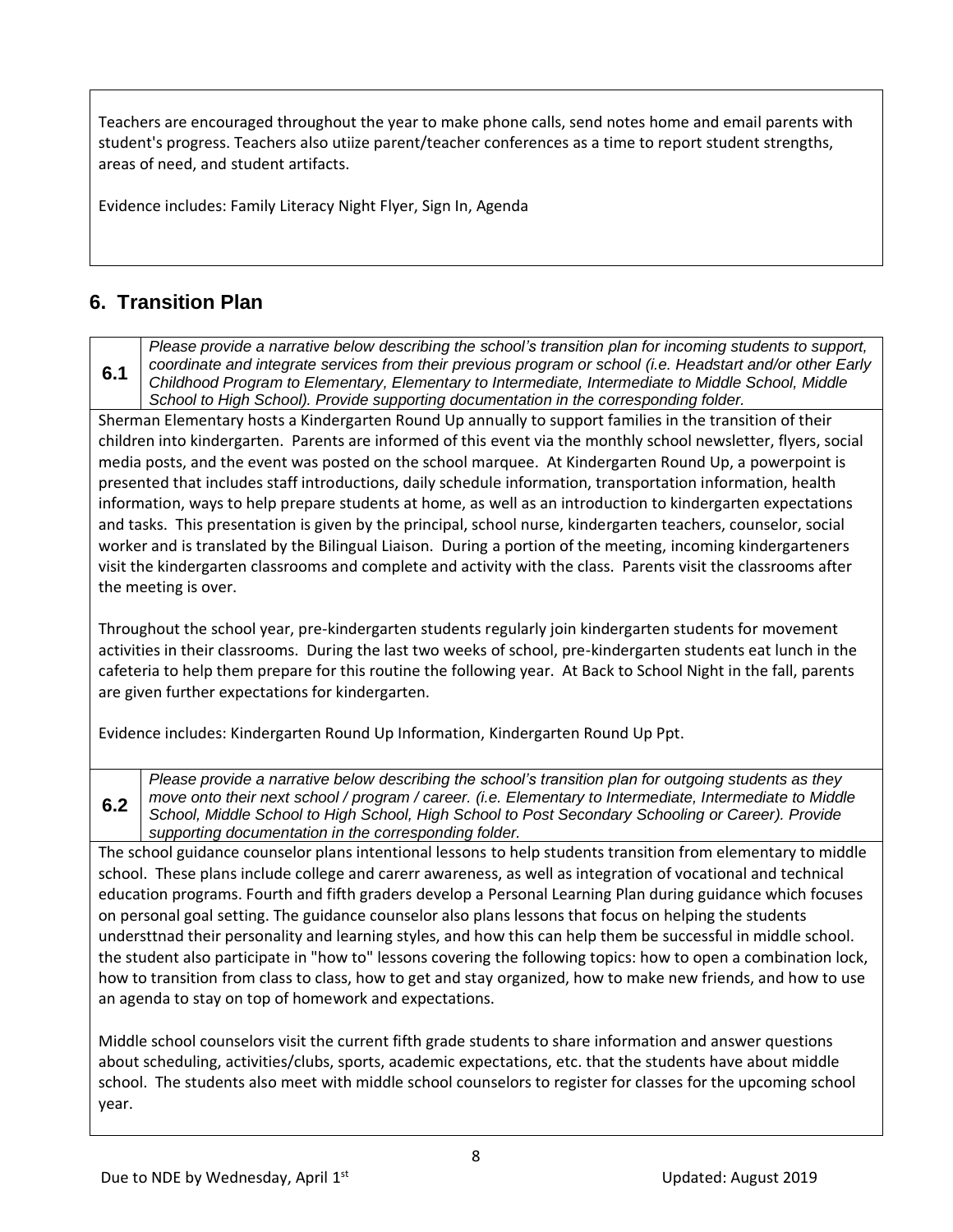In addition, families have opportunities to visit middle schools throught the OPS middle school open house process. Flyers for the middle school summer transition program are handed out to parents of students at Spring Parent Teacher Conferences. District AIF forms are completed in the spring to provide middle school teachers background information on student progress and interests.

Evidence Includes: Middle School Open House calendar, middle school transition guidelines, middle school registration calendar, middle school summer school postcards, counselor lessons

#### **7. Strategies to address areas of need**

**7.1** *Please provide a narrative below describing how the Schoolwide Plan increases the amount and quality of learning time within or beyond the instructional day. Provide supporting documentation in the corresponding folder.*

Academic support is one way that the amount and quality of learning time is increased during the school day.

The Leveled Literacy Intervention (LLI) program is utilized by the resource and ESL teachers with resource and EL students during the academic day. This includes a book being sent home with each student each day. In addition, free books are given away to all students at each family event. Paraprofessionals are also staffed full time in our pre-kindergarten, kindergarten, and resource classrooms. These paraprofessionals work with students both one-on-one and in small groups on academic skills.

Our Community Learning Center after school program also provides time and assistance to complete homework. In addition, the staff works on vocabulary sight words and basic math fact skills with students. They also provide multiple field trips and guest experiences in the areas of math, science technology, and engineering. In addition, we offer the district Strategic Tutoring Program both before and after school for second through fifth grades.

Sherman also hosts summer school yearly. Summer school is an extended learning opportunity for students in PK-4th grade. The program allows stuents to continue to work toward proficiency in the areas of Math and Reading while also providing enrichment activities. Sherman is the host school for another Omaha Public School during the summer school program. The program is fully staff by current teachers and administrators from both buildings.

After school, twice a week, tutoring is offered for for our students and is led by certified staff members at Sherman. Many of our classified staff members have also formed partnerships with individual students to increase the daily attendance and be a mentor for that student. These staff members use non-instructional time to check-in daily with these individual students and provide support.

Evidence includes: LLI Inventory, Mentor Nebraska, Summer School, CLC snapshot, tutoring registration

#### **8. Coordination & integration of Federal, State and local services & programs**

**8.1** *Please provide a narrative below describing how available Federal, State and local funds are coordinated and integrated to meet student needs and support student achievement. Supporting documentation may also be placed in the corresponding folder.*